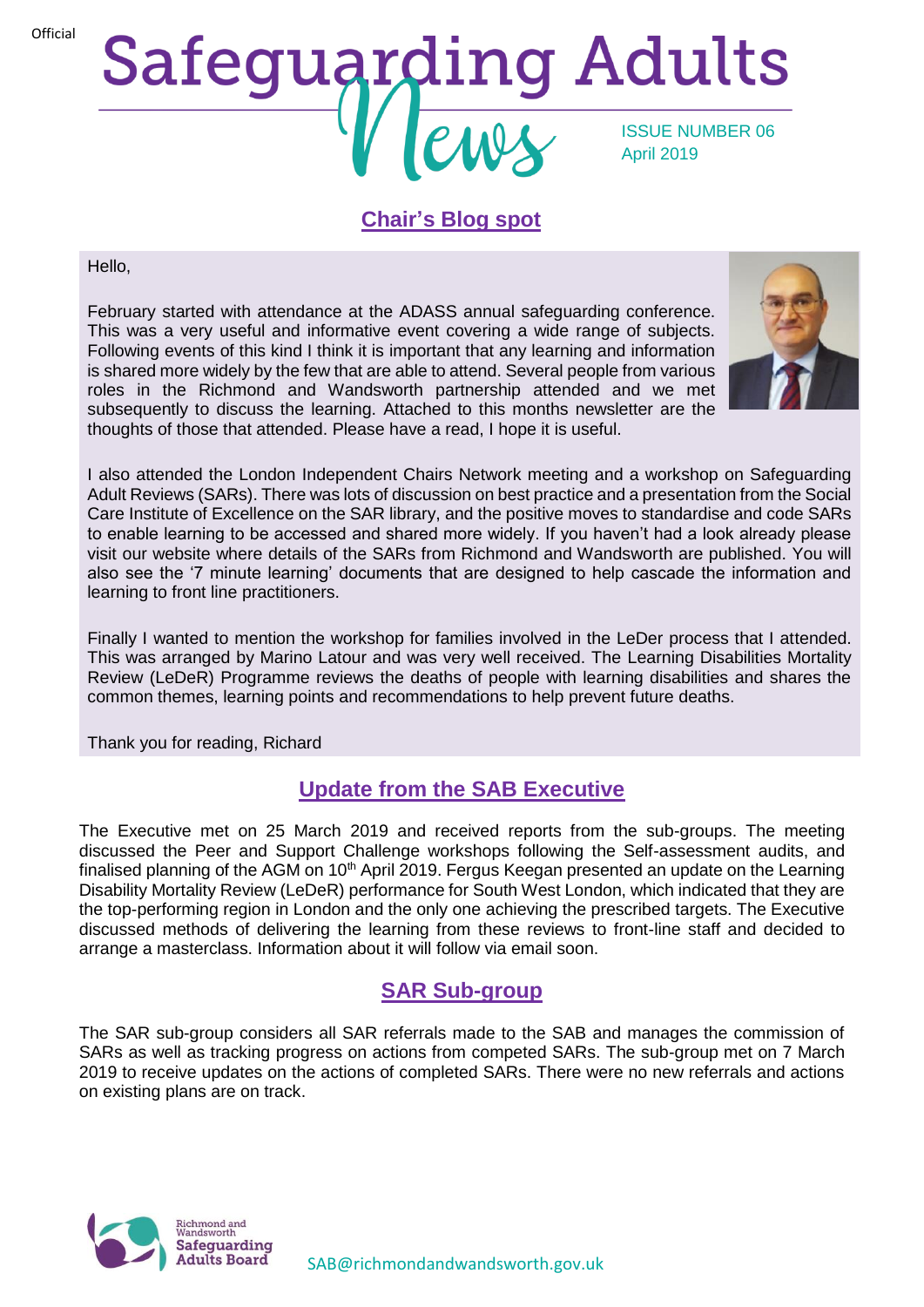## **Performance and Workforce Sub-group**

The Performance and Workforce Sub-group met on 25<sup>th</sup> February 2019. It discussed at length the performance dashboard and made some changes to improve the information presented and make it more meaningful. The final dashboard should be available with the June Newsletter. The group also signed off the draft Workforce Training Framework, which has now been sent out to the wider SAB Partnership for consultation. This document outlines the competencies required within the varied partnership workforce to enable staff and volunteers to ensure the safety and protection of adults at risk of or experiencing abuse and or neglect.

The Peer and Support Challenge workshops following the completion of the self-assessment audits took place in groups over 13<sup>th</sup> and 14<sup>th</sup> March and provided partners with a valuable opportunity to share successes and good practice and discuss common issues. The overall position with regards to adult safeguarding is extremely positive across the partnership. An outline report of the findings and discussions will follow shortly.

## **Communication and Engagement Sub-group**

The Communication and Engagement Sub-group met on 25<sup>th</sup> February. It agreed a Communication and Engagement Plan, which is now shared with the Richmond and Wandsworth Community Forums. This will be available on the SAB's website by the end of April.

On 29<sup>th</sup> December 2018, retired police officer Sergeant, Les Jackson (formerly of Richmond Police) was awarded the Queen's Police Medal at a ceremony at St. James's Palace in London as part of the New Year's Honours. In retirement, he continues his work on raising awareness around scams and providing support to residents targeted by these crimes, as an independent, self-funding activist. Les is a valued member of the Richmond Community Forum and we are proud of this recognition of his untiring enthusiasm. To see the two videos, which Les helped produce with volunteers from the Police, please [visit our website.](https://www.richmond.gov.uk/council/how_we_work/partnerships/sab/safeguarding_adults_board_resources#videos)

# **Participation and Feedback**

We would really like partners to be involved in the newsletter by submitting short articles highlighting your or colleague's achievements or publicising planned events. We would also like feedback and suggestions on how we can make sure the newsletter is relevant and helpful. Please participate by emailing us at [sab@richmondandwandsworth.gov.uk](mailto:sab@richmondandwandsworth.gov.uk) with the **subject line 'SAB Newsletter'**.

# **Feedback on the ADASS Annual Safeguarding Conference**

The Association of Directors of Adult Social Services (ADASS) held its Annual Safeguarding Conference on 6<sup>th</sup> February 2019. It was titled 'Making the Difference' and had an interesting array of presentations and workshops on topics such as Transition, Legislation underpinning Safeguarding, Adult MASH, Adult safeguarding and homelessness, Safeguarding and the learning from LeDeR, effectively capturing the voice of the person within safeguarding practice, Exploitation and the Transition into Adult Services, Mental health Inpatient services, Prisons and Safeguarding, and Health care for asylum seekers in 2019. You can have a look at the presentations [here.](https://londonadass.org.uk/events/15135/) Below is a summary of the learning from some workshop we participated in.

## **Learning Disability Mortality Review (LeDeR)** – Sarah Loades and Marino Latour

This session focused on the learning from deaths programme for people with learning disability. The overall programme has shown that the average age of death for people with Learning Disability is 23 years younger for men and 29 years younger for women. The aim of the LeDeR programme is to reduce health inequalities and premature mortality through sharing best practice, identifying areas for improvement and a focus on local responsibility to improve services. In London, the most commonly